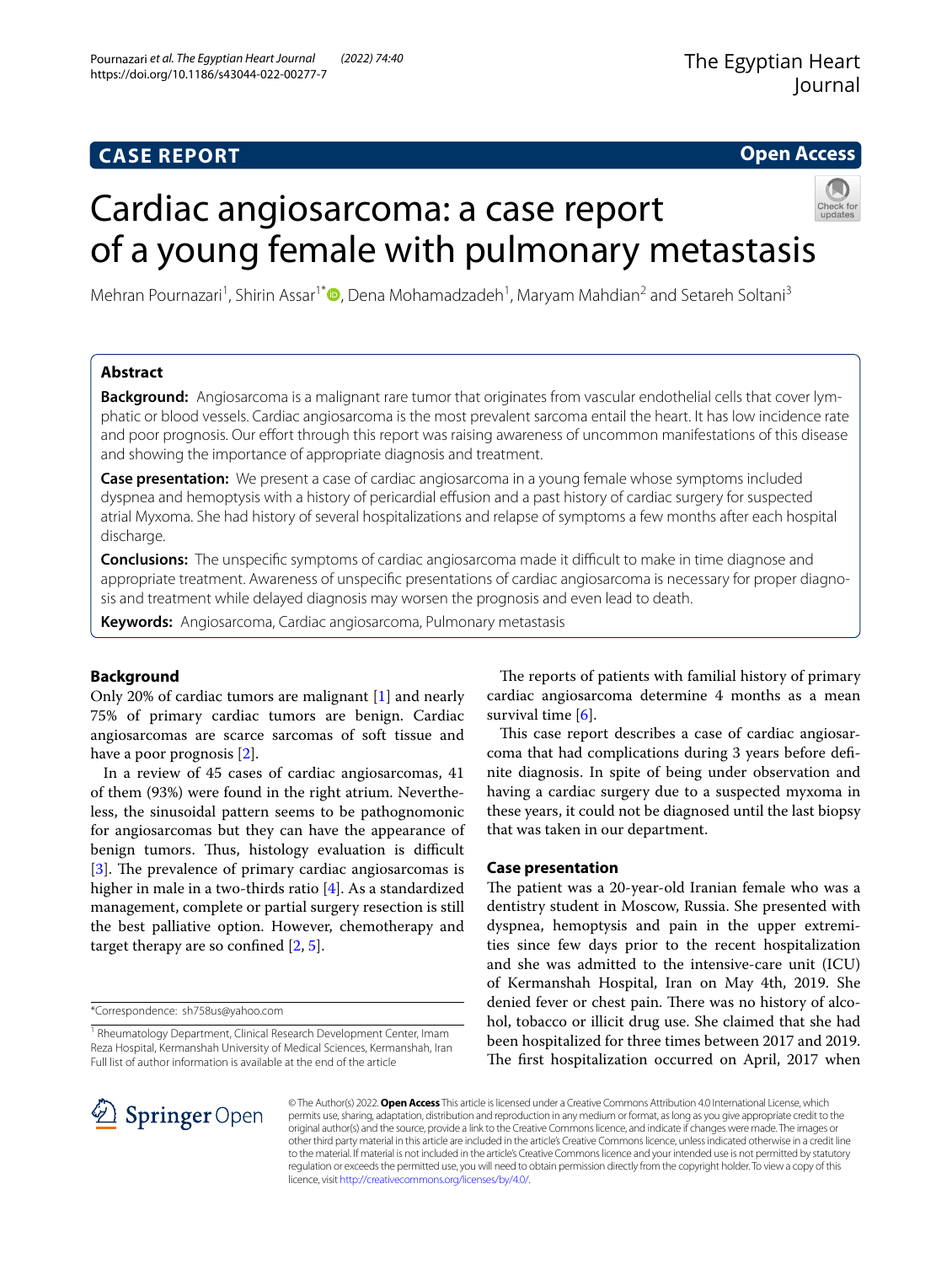she was in Isfahan City, Iran for holidays. Her chief complaints were palpitation, sudden dyspnea and chest pain. She was hospitalized in cardiac care unit (CCU) for few weeks. Electrocardiography (ECG) was taken and sinus tachycardia was the only fnding. Laboratory results were unremarkable except for elevated cardiac enzymes. Her symptoms disappeared temporarily by taking Metoprolol 50 mg daily. One year later in early 2018, she developed dyspnea. Pericardial effusion was detected in echocardiography and she was treated with colchicine 1 mg and non-steroidal anti-infammatory drugs (NSAIDs). She was hospitalized for the third time in late 2018, in Tehran City, Iran. Her symptoms included dyspnea and hemoptysis. Pulmonary nodules were found in chest computerized tomography (CT) scan and a mass suspected to be a Myxoma was found in the right atrium in echocardiography. She underwent an open cardiac surgery, and the pathologic report of the cardiac mass was clot. The report of the CT guided biopsy of pulmonary nodules didn't confirm malignancy. The differential diagnosis considered for pulmonary nodules were Tuberculosis (TB), malignancy and vasculitis but there was no document for any of them. Therefore, prednisolone 50 mg daily was started for any unknown infammation supposed to exist. She was on prednisolone 25 mg daily when presented to our hospital.

On the general examination she had tachycardia. Her vital signs were: Temperature=37, Respiratory Rate=16, Pulse Rate=110, Blood Pressure=110/70. Fine crackles were found on the respiratory system examination. Examination of the heart and abdomen were within normal limits.

Laboratory tests on the frst day of admission showed, leukocytosis with white blood cells (WBC) =  $19.5 \times 10^3/$ mm<sup>3</sup> (normal:  $4-10 \times 10^3/\text{mm}^3$ ), red blood cell (RBC)  $4.11 \times 10^6/\text{mm}^3$  (normal:  $4.2 - 5.4 \times 10^6/\text{mm}^3$ ), anemia (hemoglobin=9.9 mg/dl) (normal: 12–16 mg/dl), ferritin 268 ng/ml (normal: 10–124 ng/ml), reticulocyte count 9%, platelet count  $267 \times 10^3/\text{mm}^3$  (normal: 140–  $440 \times 10^3/\text{mm}^3$ ), partial thromboplastin time (PTT) 37 s (normal: 24–35 s), international normalized ratio  $(INR)$  1.2 (normal = 1), creatinine 0.7 mg/dl (normal: 0.5–1.3 mg/dl), lactate dehydrogenase (LDH) 1157 IU/ ml (normal: 225–500 IU/ml), bilirubin total 1.8 mg/dl (normal: 0.2–1.4 mg/dl), bilirubin direct 0.5 mg/dl (normal: 0–0.4 mg/dl), erythrocyte sedimentation rate (ESR) 3 mm/hr, and C-reactive protein (CRP) was negative. Liver function tests and urinalysis (U/A) were normal. Urine and blood cultures were sterile. Arterial blood gas (ABG) analysis showed PH=7.47,  $Pco2=32$  mm Hg, Po2=32 mm Hg. Additional laboratory investigations were done. Tumor marker CA-125 was 47.7 U/ml (normal > 46 U/ml) and CA19-9 was 5.19 U/ml (normal > 37

negative. Immunological workup was unremarkable. Antinuclear antibody, anti-ds DNA antibody, perinuclear ANCA (P-ANCA), Anti RO, Anti La, cytoplasmic ANCA (C-ANCA), angiotensin converting enzyme (ACE), C3, C4, CH50, APS (anti-phospholipid antibody), Anti CCP (cyclic citrullinated peptide), RF (rheumatoid factor) and anti-GBM (glomerular basement membrane) antibody were negative. Laboratory workup for TB and fungal infections revealed negative results.

Chest X-ray presented the blunting of the left costophrenic angle without cardiomegaly. Echocardiography reported mild mitral regurgitation (MR), tricuspid regurgitation (TR), pulmonary artery pressure (PAP) of 35 mm Hg without pleural effusion. A computed tomography (CT) scan of the abdomen and pelvis was normal. Report of chest high-resolution computed tomography (HRCT) without contrast demonstrated a mild pleural effusion in left side, bilateral pulmonary multi nodular consolidations (maximum size: 16 mm), with air bronchogram in inferoposterior area of both lungs that were suspicious for metastasis, left atrium was dilated with rough wall and two filling defect of  $15 \times 22$  mm (Fig. [1\)](#page-2-0). Breast and thyroid sonography were unremarkable.

She underwent bronchoscopy. The report of the sample of bronchoalveolar lavage showed macrophage cells and polymorphonuclear leukocytes (PMN) with bloody discharge. The first biopsy of the left lung could not detect any evidence in favor of malignancy because its specimen hadn't enough volume. Result of the second biopsy of left lung tissue measuring:  $6 \times 3 \times 1.5$  cm was suggestive for epithelial tumor without necrosis showing high mitosis rate and many vascular channels indicative for metastatic angiosarcoma (Fig. [2\)](#page-2-1).

The patient developed hypoxia needing mechanical ventilation. Unfortunately, she succumbed to illness on the 33<sup>rd</sup> day of hospitalization. Eventually the report of the second left lung biopsy revealed Spindle to epithelioid cells with mild atypia accompanied with small vascular channels with scattered mitotic fgures and angiosarcoma was confrmed.

## **Discussion**

Cardiac angiosarcoma is so scarce despite being the majority of primary malignant cardiac tumors [[3,](#page-3-2) [7\]](#page-3-6). Due to the variability of presentations that most depends on its location, diagnosis is so difficult  $[7, 8]$  $[7, 8]$  $[7, 8]$  $[7, 8]$  $[7, 8]$ . Other reason for difficulty in diagnosis is the unspecific presentations such as dyspnea, chest pain, cough, also hemoptysis and syncope  $[8]$  $[8]$ . The disease is more common in young males between 3rd to 5th decades of life [[4\]](#page-3-3). It has a very poor prognosis and its mean survival is between 9.6 to 16.5 months  $[9]$ . The location of nearly 90% of cardiac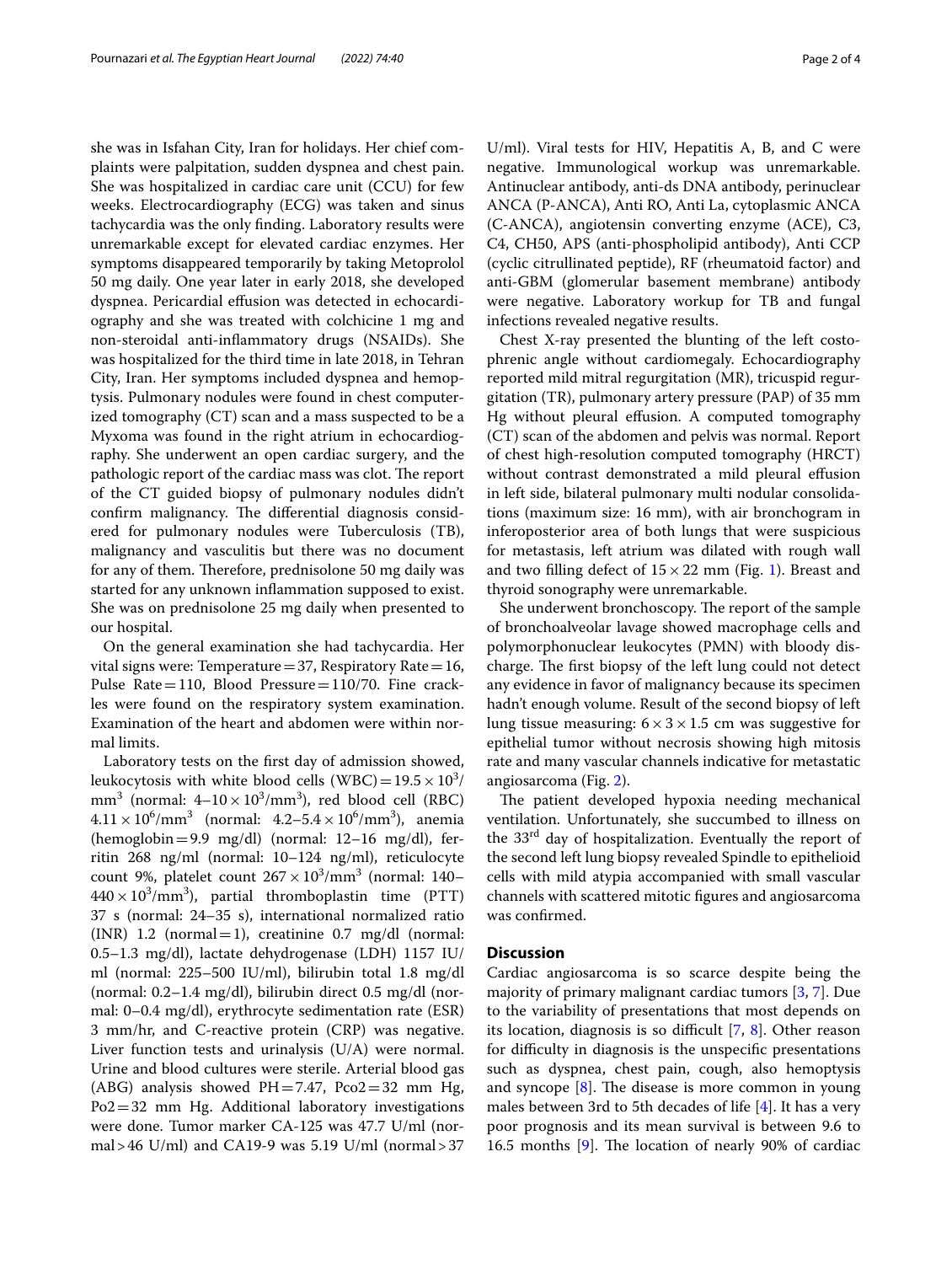

<span id="page-2-0"></span>

<span id="page-2-1"></span>angiosarcomas is in the right atrium with high property of pericardial involvement [\[3](#page-3-2), [8\]](#page-3-7).

The imaging examinations like trans-esophageal echocardiography (TEE) can display its location, extension and also the type of the tumor  $[3, 8]$  $[3, 8]$  $[3, 8]$  $[3, 8]$ . The pseudo negative results are also reported because of being small in size, or locating in the posterior surface of myocardium [[8\]](#page-3-7). Computed tomography (CT) and magnetic resonance imaging (MRI) are useful to present the invasion and metastasis and the other information such as tumor size and localization  $[9]$  $[9]$  $[9]$ . In our case, the report of HRCT showed pulmonary metastasis and dilatation and rough wall of left atrium with fling defects in it, and its decisive diagnosis was proved by the left lung biopsy.

Surgery is still the best choice for treatment and for its early metastasis neo-adjuvant chemotherapy is recommended. In Blackmon SH research for right heart sarcomas, mean survival time of this combination therapy was 27 months and the longest survival was 9.5 years [\[10](#page-3-9)]. In the left sided sarcoma cardiac transplantation can be performed. Using the combination of neo-adjuvant chemotherapy and ifosfamide (IFO) before resection surgery can result in mean survival time rising to 15.5 months in right sided and to 20 months in left [[11](#page-3-10)]. One research showed the increase of median survival to 4.8 months and total survival to 9.9 months with locating anthracycline in the first line of chemotherapy  $[12]$ . The approbated treatment is complete resection surgery and neo-adjuvant chemotherapy [\[13\]](#page-3-12). Nevertheless, total resection was not possible in our case because of being a super invasion and having distal metastasis and delayed diagnosis which led to losing the chance of having successful operation  $[14]$ . The prognosis of these sarcomas is so poor. Infltration of myocardium, cardiac tamponade, obstruction of blood flow and remote metastasis are the causes of unpreventable death in our case [[15](#page-3-14)].

The differential diagnoses of the angiosarcomas include primarily benign cardiac tumors intracardiac, vegetations and intracardiac thrombi  $[16]$ . Our patient underwent a cardiac surgery one year prior to present hospitalization due to suspected cardiac myxoma and the pathologic examination of the tissue specimen was consistent with thrombus.

This case was a predicament because of the inability to access the report of the diagnostic examinations that were done by diferent departments of other cities during the past 3 years, despite our effort to connect them.